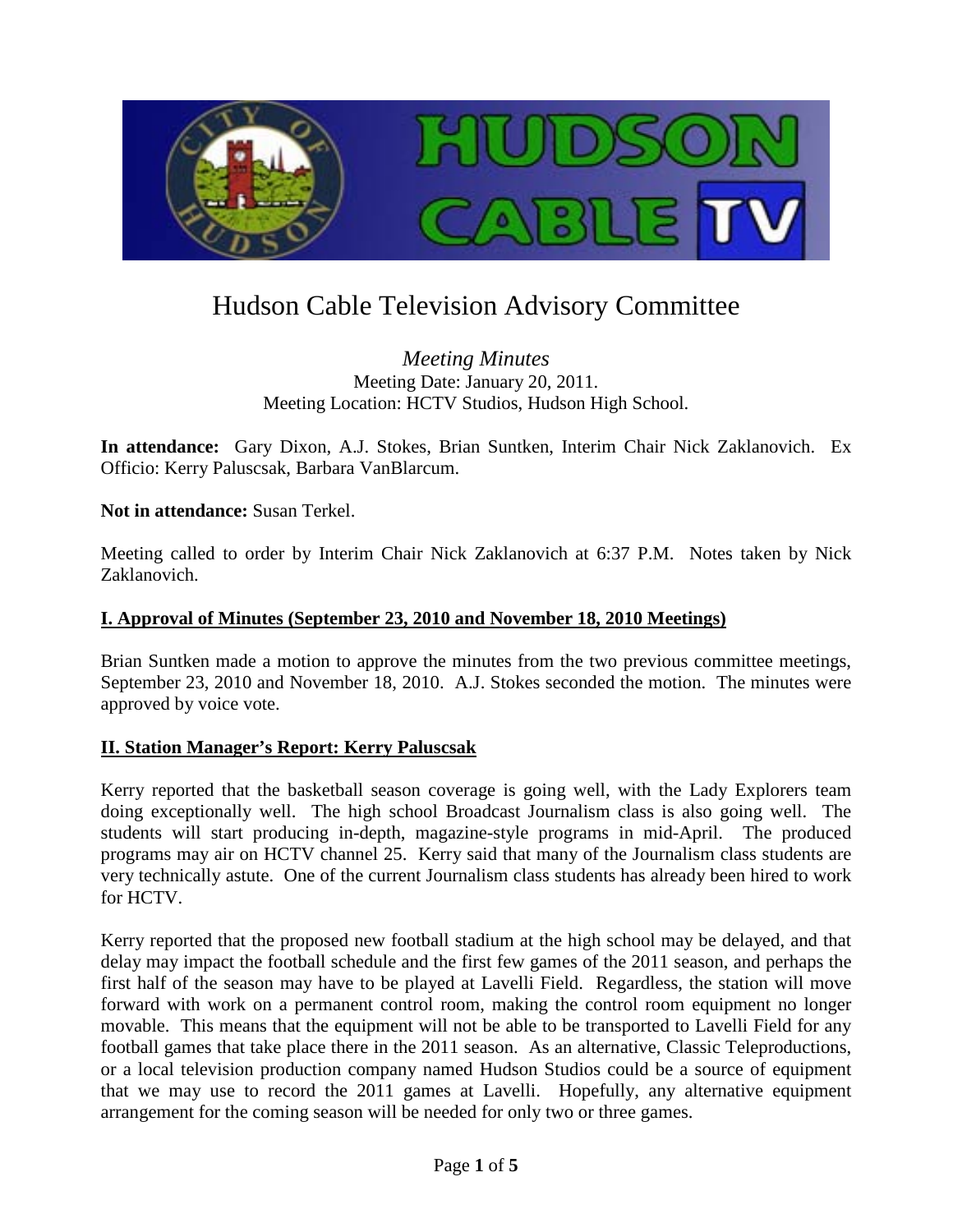# **II. Station Manager's Report: Kerry Paluscsak, continued**

The control room construction project will be carried out over the summer. The new control room will be a custom-made and functional system of wooden racks that will securely hold the sensitive electronic equipment in the control room. The new control room configuration will be available to the Broadcast Journalism class.

All signs are pointing towards the broadcast journalism class continuing to be funded next school year and there is a good possibility that the class may be expanded to two units in the coming year.

## **III. Public Access Coordinator's Report – Barbara VanBlarcum**

Barb reported that the Kratos Youth Wrestling organization is producing more programming. Abby Boysel of the Holy Trinity Anglican Church recorded and edited "Joy on the Journey". The Western Reserve Academy provided a lecture by author and North Canton native Ted Gump. Both Book Chat with Mary McDonald and Good Medicine with Mary Sheehan have produced new programs. Brian Suntken produced the first in a series of Opera programs. The Community Chapel of Hudson has resumed program production.

The First Congregational Church continues to produce a second weekly program called 11:59 which is their Noon Sunday service. Hudson Community Education & Recreation (HCER) produced a dog training program with student dogs actually brought into the studio. Hudson Heritage Association taped some historical programs.

From the HCTV archives, a 2001 interview by Frank Youngwerth of Cleveland Indians pitcher Bob Feller was aired along with an excellent production that Kerry Paluscsak made a few years ago about League Park, the original professional baseball stadium in Cleveland. Also aired was "Visit with Minnie and Rich", an interview of Minnie Wagner of the Reserve Inn and Rich Merino of Merino's, hosted by Frank Youngwerth. Ed Sogan produced an interview show with Roland Winzer relating to Hudson's sister city, Landsberg Germany.

### **IV. Community Liaison Report – Brian Suntken**

Nothing to report. Brian asked that the Community Liaison responsibility be better defined for him before the next meeting.

### **V. Fundraising & Programming – Susan Terkel**

No report.

## **VI. Volunteer Report - Barbara VanBlarcum**

Many volunteers continue to devote their time and efforts to HCTV: Brian Suntken continues to record Music from the Western Reserve along with Dan Gerbracht and Annie Greer; Yusef Graham is back and may help out at the basketball games; Ginny Frazier is involved with the Board of Education; Nick Zaklanovich and Alex Mathews continue to assist with the basketball broadcasts.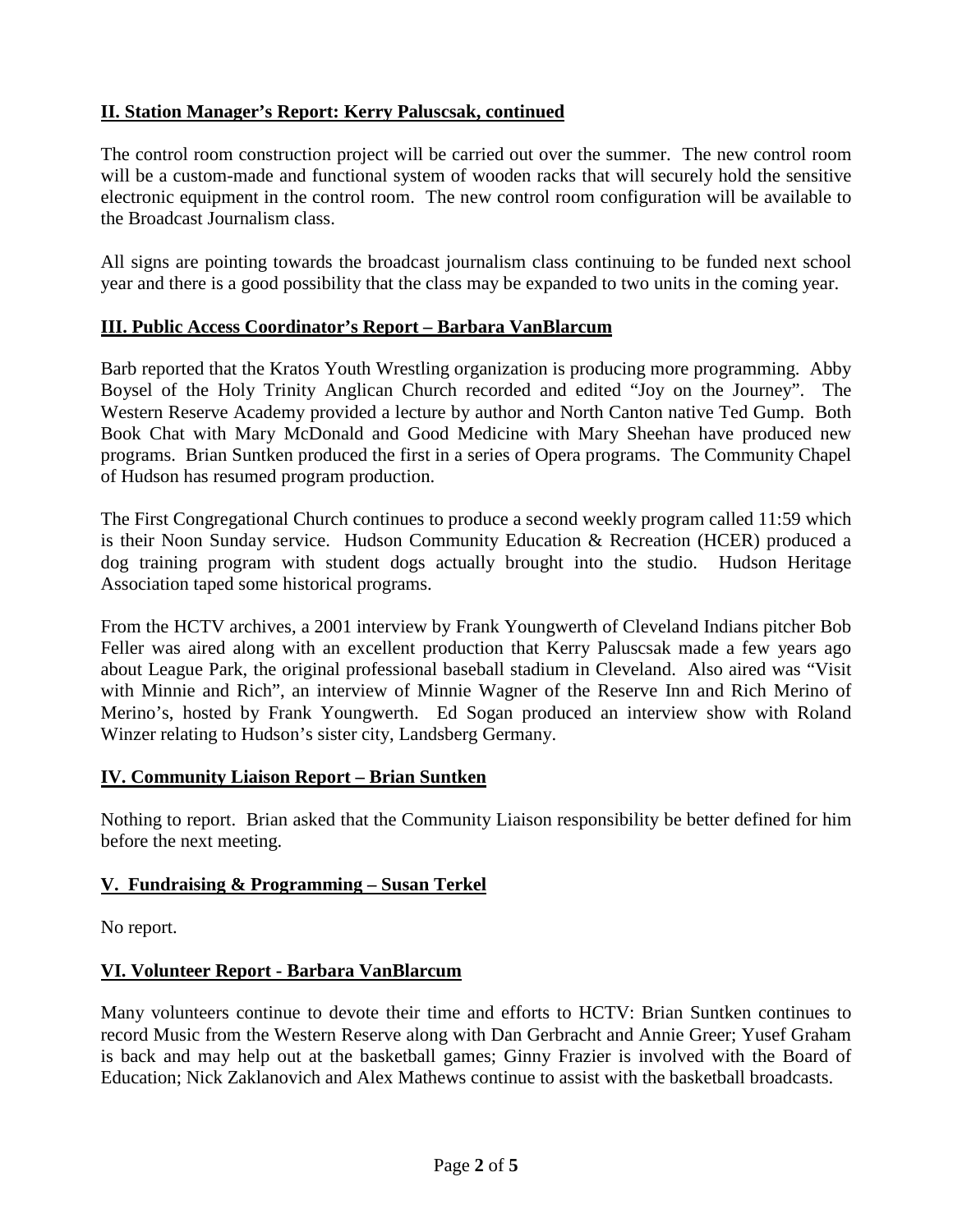# **VII. Committee Meeting Schedule**

We have had previous discussions about going to a bi-monthly meeting schedule, but had never acted on that proposal, due to a lack of a quorum at the meetings. With four voting members present at this meeting, the proposal was again brought forward and acted upon. Gary Dixon added that we should stay in touch during the time gaps between meetings, and update everyone as issues come up.

Gary also said that even with a different schedule, special meetings can be called as needed. Kerry added that 48 hours previous notice is needed for a special meeting, which may be necessary during the grant writing process and the submittal of grant applications, during which it will be important that committee members are kept up to date. Kerry mentioned that there is nothing in the City bylaws or the charter of the committee that sets the meeting interval.

Nick Zaklanovich made the motion to approve the change, A.J. Stokes seconded the motion and the change was approved by voice vote. The City administration will be advised of the change in the meeting schedule. With the new bi-monthly schedule, Thursday, March 17, 2011 will be the next committee meeting.

## **VIII. Committee Membership Update**

The terms of Gary Dixon, Brian Suntken and A.J. Stokes all expire on January 24, 2011. Gary has decided to not be re-appointed to another term, but both Brian and A.J. would like to continue on the committee. Kerry will let Council know about the re-appointments.

Nick mentioned that invitation letters have been sent out to four prospective new candidates. It is hoped that the personal contact of a mailed invitation will inspire the prospective candidates to apply for membership. Brian Suntken brought forward the names of two more potential candidates. Invitation letters will be sent to these citizens shortly and Brian will contact these individuals personally about applying.

Both Kerry & Nick are scheduled to appear at the City Council Workshop scheduled for January 25, 2011 to discuss an adjustment to the configuration of the committee. It is hoped that the restriction on the presence of a quorum will be removed, in order to improve the effectiveness of the committee. Gary Dixon added that is important to note that whatever adjustment is made in the configuration of the committee, the group must continue to survive as a viable organization. Nick agreed with Gary's comments and will mention the continued viability of the committee at the Workshop.

At this point, Barbara had to leave the meeting to record a function at the Hudson Garden Club. She bade farewell to Gary as a member and asked him to stay in touch.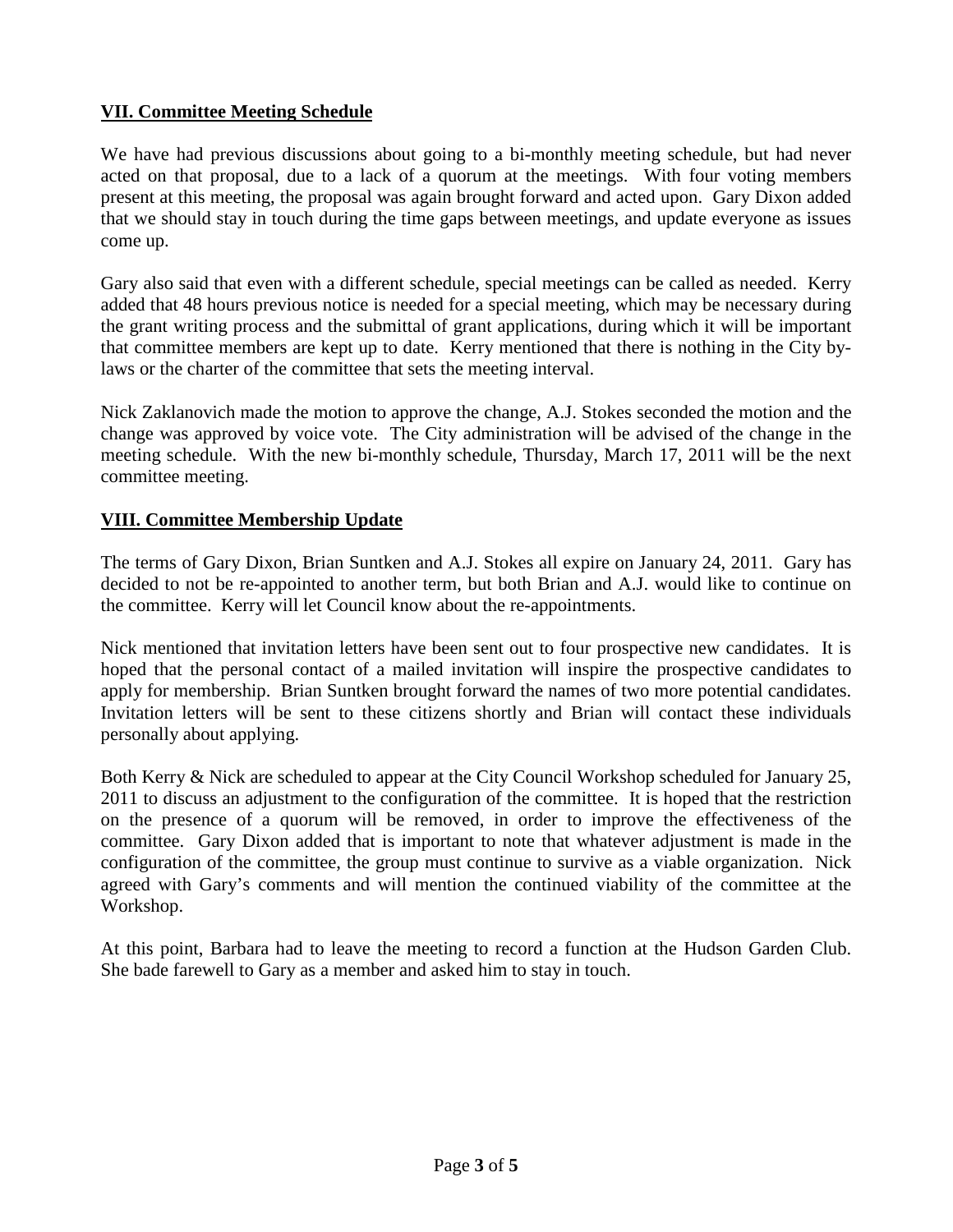# **IX. New Program Ideas**

Brian Suntken asked about any possible interface with Kent State University and asked if that would be something that we would like to do, as long as we could get the needed permissions. He mentioned that many of the lectures that take place at KSU may also be a valuable asset to our community outreach efforts. Kerry said that an alliance with KSU would be an attractive addition to HCTV.

Brian also mentioned that he may have an "in" at the University of Akron Music department that could also turn into an alliance. It is also possible that Frank Youngwerth, through his alumnus involvement, may have a connection at Ohio State University. Brian said that he would e-mail Frank asking about a possible link to OSU.

Brian and Dan Gerbracht are still thinking about doing programs on "The Color of Hudson" which will focus on the inner workings of the city – diverse subjects about anything from the sewers to the hanging of the holiday lighting on the Green.

Nick Zaklanovich mentioned the upcoming Hudson Community Expo, scheduled to occur on April 2, 2011. Nick thought that perhaps that event would be an opportunity for doing some recording at the event. It also could be an opportunity for the committee to share in the City display in order to promote HCTV. Kerry said that he would check with Elizabeth Slagle at City hall to inquire about coordination at the Community Expo event.

Nick also said that the Preschool Parents Association is having another event on April 16, 2011. Brian and Susan produced a program from the last event held by this organization.

Nick still has plans to produce a program related to the Hudson Public Power electric service and has almost completed a storyboard related to that program. Kerry said that both Priscilla Blanchard and Scott Schroyer of Public Works would be good contacts for the electric system program.

Nick also suggested that the Youth Development Center (YDC) would be a good subject for a current topical subject program. Kerry suggested that the YDC committee chair be contacted to see if we could shoot some video at the site, so that HCTV can provide information to the community about the developments on the YDC utilization proposals.

Finally, Nick suggested that the Veteran's Way Park project may be a good subject for an update program. Eric Hutchinson, City Parks Superintendent, will be contacted about the possibility of a program project about the new park.

Brian Suntken asked about the new Football stadium that is proposed for the area south of the High School. Brian asked about the possibility of having a time lapse camera on the roof to record the construction phase of the project that could lead to a background program on the new stadium construction story. Kerry said that he has been in contact with Ray Ebersole, athletic director of Hudson City Schools, about HCTV getting information out to the community about the stadium project and its funding. The committee will contact Mr. Ebersole to see if the station can work out a relationship.